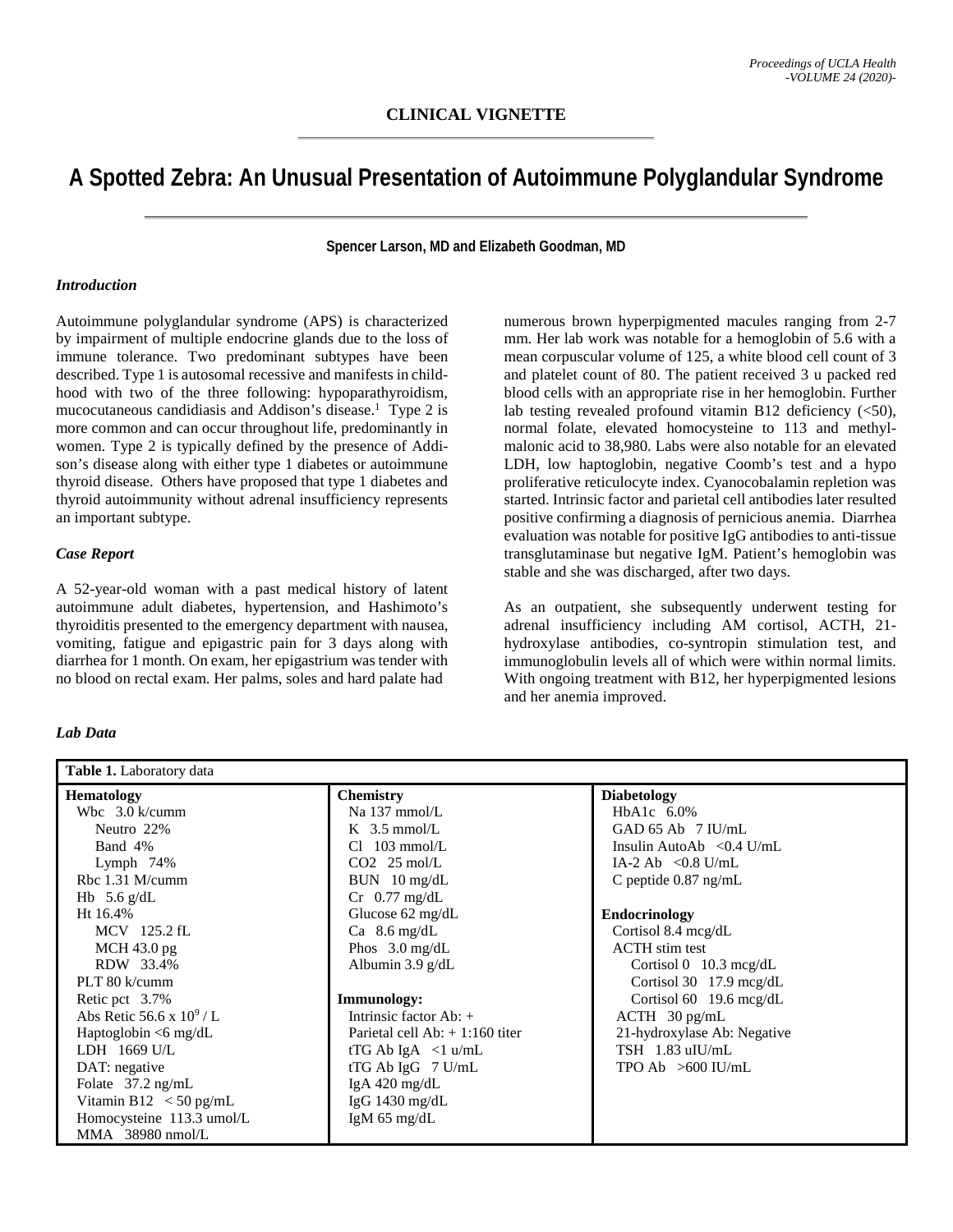### *Discussion*

The patient's macrocytic anemia, combined with leukopenia and thrombocytopenia, were a result of pernicious anemia. Pernicious anemia is caused by autoantibodies that target intrinsic factor and/or gastric parietal cells resulting in interference with B12 absorption. All formed blood cell lines can be affected as B12 is essential in megaloblastic hematopoiesis.<sup>2</sup> Initial testing involves assessing for either low B12 or high MMA, after which autoantibodies are sent. Intrinsic factor antibodies are highly specific and can confirm the diagnosis.

This patient's pernicious anemia is part of a larger syndrome, specifically type 2 APS. Type 2 APS has been associated with numerous other autoimmune diseases including vitiligo, premature ovarian failure, myasthenia gravis, celiac disease, sarcoidosis, alopecia, IgA deficiency, hepatitis, and hypogonadism.3,4

The patient's hyperpigmented rash posed an additional diagnostic dilemma. The improvement of this patient's lesions with repletion of B12 combined with subsequent testing revealing an intact adrenal access, suggests that her hyperpigmentation was likely a consequence of her pernicious anemia.

In conclusion, we presented a women with Type 1 diabetes and Hashimoto's thyroiditis with severe macrocytic anemia, and skin hyperpigmentation, ultimately found to have pernicious anemia resulting in severe B12 deficiency. This case highlights the importance of considering additional autoimmune diseases when following patients with multiple autoimmune endocrinopathies. While this patient had normal adrenal access, undiagnosed autoimmune adrenalitis, presenting as Addisonian crisis, can be potentially fatal. Screening for adrenal insufficiency in patients with multiple features of APS is essential, along with ongoing surveillance.



Figure 1. Hyperpigmentation hypothesized to be due to vitamin B12 deficiency. Images A&B are of her hand and foot immediately after hospitalization. C&D are pictures of her hand 8 and 9 months later, respectively, after B12 repletion and resolution of her anemia.